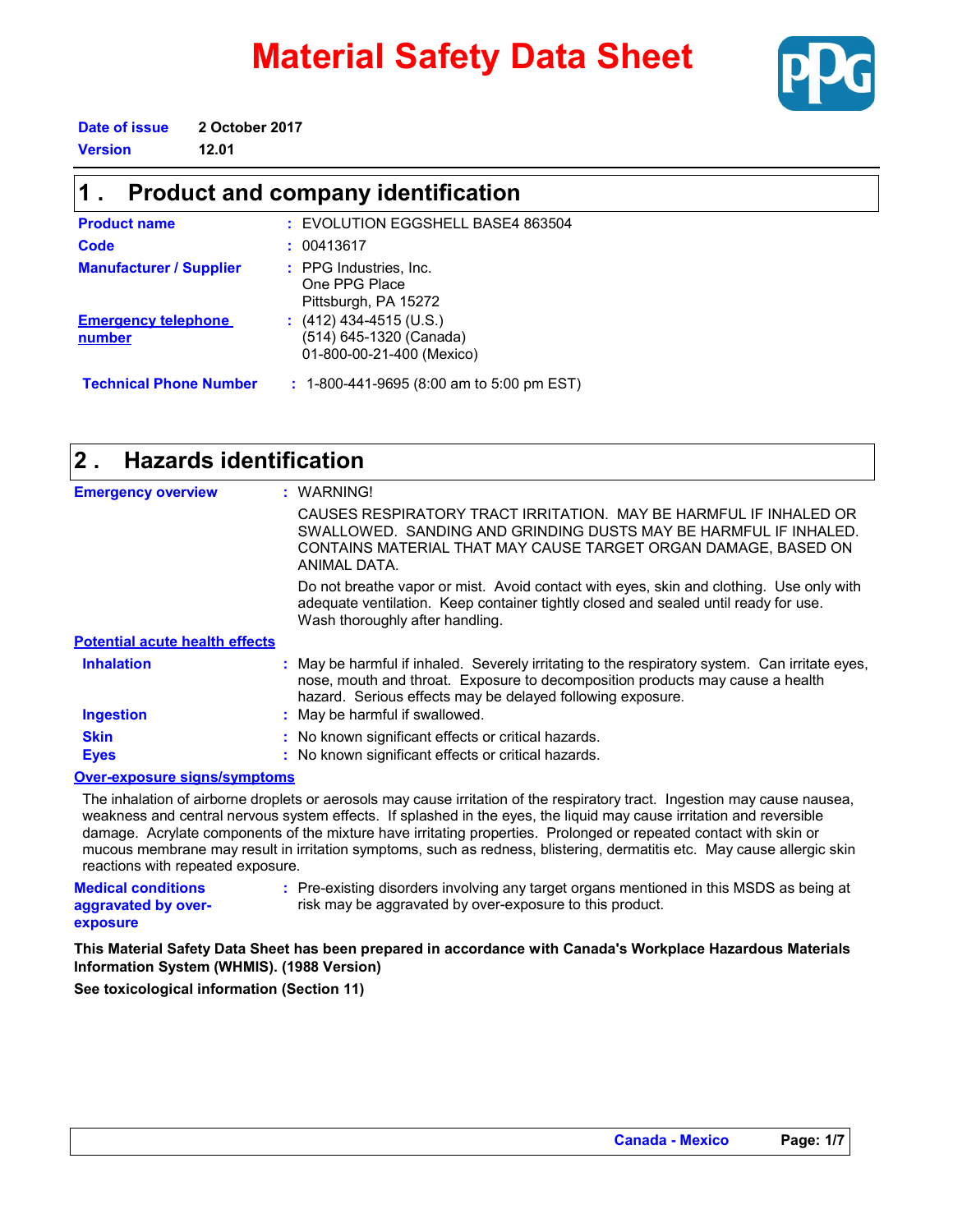### **3 . Composition/information on ingredients**

| <b>Name</b>                             | <b>CAS number</b> | $%$ (w/w) |
|-----------------------------------------|-------------------|-----------|
| barium sulfate                          | 7727-43-7         | $7 - 13$  |
| Talc, not containing asbestiform fibres | 14807-96-6        | $1 - 5$   |
| titanium dioxide                        | 13463-67-7        | $1 - 5$   |
| Diatomaceous earth                      | 61790-53-2        | $1 - 5$   |

**There are no additional ingredients present which, within the current knowledge of the supplier and in the concentrations applicable, are classified as hazardous to health or the environment and hence require reporting in this section.**

### **First aid measures 4 .**

If ingestion, irritation, any type of overexposure or symptoms of overexposure occur during or persists after use of this product, contact a POISON CONTROL CENTER, EMERGENCY ROOM OR PHYSICIAN immediately; have Material Safety Data Sheet information available. Never give anything by mouth to an unconscious or convulsing person.

| <b>Eye contact</b>        | : Remove contact lenses, irrigate copiously with clean, fresh water, holding the<br>eyelids apart for at least 10 minutes and seek immediate medical advice.                                           |
|---------------------------|--------------------------------------------------------------------------------------------------------------------------------------------------------------------------------------------------------|
|                           | In case of accidental eye contact, avoid concurrent exposure to the sun or other<br>sources of UV light which may increase the sensitivity of the eyes.                                                |
| <b>Skin contact</b>       | : Remove contaminated clothing and shoes. Wash skin thoroughly with soap and<br>water or use recognized skin cleanser. Do NOT use solvents or thinners.                                                |
|                           | In case of accidental skin contact, avoid concurrent exposure to the sun or other<br>sources of UV light which may increase the sensitivity of skin.                                                   |
| <b>Inhalation</b>         | : Remove to fresh air. Keep person warm and at rest. If not breathing, if breathing is<br>irregular or if respiratory arrest occurs, provide artificial respiration or oxygen by<br>trained personnel. |
| <b>Ingestion</b>          | : If swallowed, seek medical advice immediately and show this container or label.<br>Keep person warm and at rest. Do NOT induce vomiting.                                                             |
| <b>Notes to physician</b> | : In case of inhalation of decomposition products in a fire, symptoms may be delayed.<br>The exposed person may need to be kept under medical surveillance for 48 hours.                               |

### **Fire-fighting measures 5 .**

| <b>Flammability of the product</b>                       | : In a fire or if heated, a pressure increase will occur and the container may burst.                                                                                                               |
|----------------------------------------------------------|-----------------------------------------------------------------------------------------------------------------------------------------------------------------------------------------------------|
| <b>Extinguishing media</b>                               |                                                                                                                                                                                                     |
| <b>Suitable</b>                                          | : Use an extinguishing agent suitable for the surrounding fire.                                                                                                                                     |
| <b>Not suitable</b>                                      | : None known.                                                                                                                                                                                       |
| <b>Special exposure hazards</b>                          | : Promptly isolate the scene by removing all persons from the vicinity of the incident if<br>there is a fire. No action shall be taken involving any personal risk or without suitable<br>training. |
| <b>Hazardous combustion</b><br>products                  | : Decomposition products may include the following materials:<br>carbon oxides<br>nitrogen oxides<br>sulfur oxides<br>metal oxide/oxides                                                            |
| <b>Special protective</b><br>equipment for fire-fighters | : Fire-fighters should wear appropriate protective equipment and self-contained breathing<br>apparatus (SCBA) with a full face-piece operated in positive pressure mode.                            |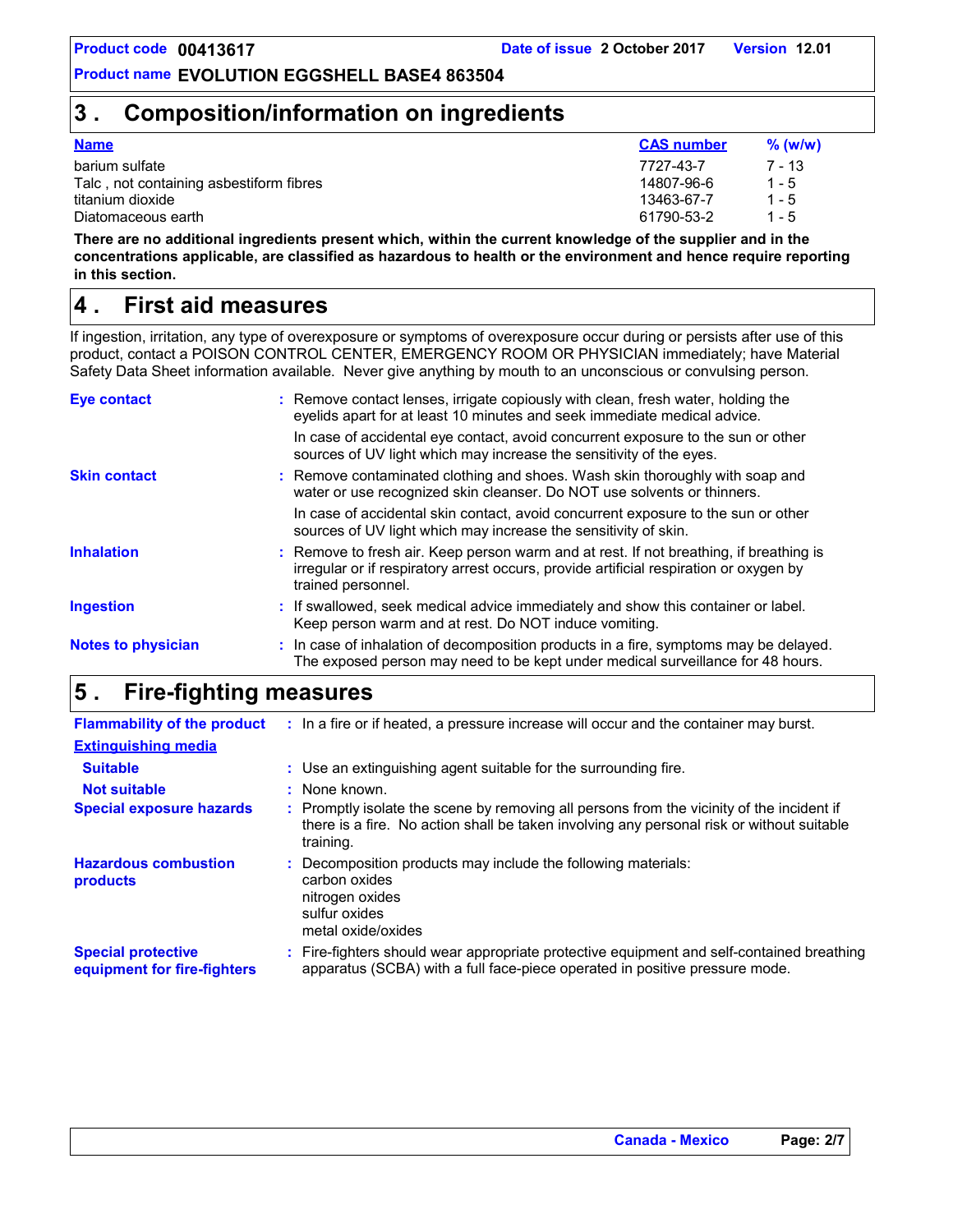### **Accidental release measures 6 .**

| <b>Personal precautions</b>      | : No action shall be taken involving any personal risk or without suitable training.<br>Evacuate surrounding areas. Keep unnecessary and unprotected personnel from<br>entering. Do not touch or walk through spilled material. Avoid breathing vapor or mist.<br>Provide adequate ventilation. Wear appropriate respirator when ventilation is<br>inadequate. Put on appropriate personal protective equipment (see Section 8).                                                                                                                                                                                                                                                                             |
|----------------------------------|--------------------------------------------------------------------------------------------------------------------------------------------------------------------------------------------------------------------------------------------------------------------------------------------------------------------------------------------------------------------------------------------------------------------------------------------------------------------------------------------------------------------------------------------------------------------------------------------------------------------------------------------------------------------------------------------------------------|
| <b>Environmental precautions</b> | : Avoid dispersal of spilled material and runoff and contact with soil, waterways, drains<br>and sewers. Inform the relevant authorities if the product has caused environmental<br>pollution (sewers, waterways, soil or air).                                                                                                                                                                                                                                                                                                                                                                                                                                                                              |
| <b>Large spill</b>               | : Stop leak if without risk. Move containers from spill area. Approach release from<br>upwind. Prevent entry into sewers, water courses, basements or confined areas. Wash<br>spillages into an effluent treatment plant or proceed as follows. Contain and collect<br>spillage with non-combustible, absorbent material e.g. sand, earth, vermiculite or<br>diatomaceous earth and place in container for disposal according to local regulations<br>(see Section 13). Dispose of via a licensed waste disposal contractor. Contaminated<br>absorbent material may pose the same hazard as the spilled product. Note: see Section<br>1 for emergency contact information and Section 13 for waste disposal. |
| <b>Small spill</b>               | : Stop leak if without risk. Move containers from spill area. Dilute with water and mop up<br>if water-soluble or absorb with an inert dry material and place in an appropriate waste<br>disposal container. Dispose of via a licensed waste disposal contractor.                                                                                                                                                                                                                                                                                                                                                                                                                                            |

### **Handling and storage 7 .**

| <b>Handling</b> | : Put on appropriate personal protective equipment (see Section 8). Eating, drinking and<br>smoking should be prohibited in areas where this material is handled, stored and<br>processed. Do not breathe vapor or mist. Do not swallow. Do not get in eyes or on<br>skin or clothing. Use only with adequate ventilation. Wear appropriate respirator when<br>ventilation is inadequate. Keep in the original container or an approved alternative made<br>from a compatible material, kept tightly closed when not in use. Empty containers retain<br>product residue and can be hazardous. Do not reuse container. If this material is part<br>of a multiple component system, read the Material Safety Data Sheet(s) for the other<br>component or components before blending as the resulting mixture may have the<br>hazards of all of its parts. |
|-----------------|---------------------------------------------------------------------------------------------------------------------------------------------------------------------------------------------------------------------------------------------------------------------------------------------------------------------------------------------------------------------------------------------------------------------------------------------------------------------------------------------------------------------------------------------------------------------------------------------------------------------------------------------------------------------------------------------------------------------------------------------------------------------------------------------------------------------------------------------------------|
| <b>Storage</b>  | : Do not store below the following temperature: $5^{\circ}C(41^{\circ}F)$ . Store in accordance with<br>local regulations. Store in original container protected from direct sunlight in a dry, cool<br>and well-ventilated area, away from incompatible materials (see Section 10) and food<br>and drink. Keep container tightly closed and sealed until ready for use. Containers that<br>have been opened must be carefully resealed and kept upright to prevent leakage. Do<br>not store in unlabeled containers. Use appropriate containment to avoid environmental<br>contamination.                                                                                                                                                                                                                                                              |

### **8 . Exposure controls/personal protection**

| <b>Name</b>                                | <b>Result</b> | <b>ACGIH</b>          | <b>Ontario</b>                                           | <b>Mexico</b>         | <b>PPG</b>      |
|--------------------------------------------|---------------|-----------------------|----------------------------------------------------------|-----------------------|-----------------|
| barium sulfate                             | <b>TWA</b>    | 5 mg/ $m3$            | 10 mg/m <sup>3</sup> $TD$                                | 10 mg/ $m3$           | Not established |
| Talc, not containing asbestiform<br>fibres | <b>TWA</b>    | 2 mg/m <sup>3</sup> R | 2 ppb R                                                  | Not established       | Not established |
|                                            | <b>STEL</b>   |                       | 2 mg/m <sup>3</sup> R<br>Not established Not established | 2 mg/m <sup>3</sup> R | Not established |
| titanium dioxide                           | <b>TWA</b>    | 10 mg/ $m3$           | 10 mg/m $3$ TD                                           | 10 mg/ $m3$           | Not established |
| Diatomaceous earth                         | <b>TWA</b>    | Not established       | Not established                                          | Not established       | Not established |

**Key to abbreviations**

A **=** Acceptable Maximum Peak ACGIH = American Conference of Governmental Industrial Hygienists. SR = Respiratory sensitization

SS **=** Skin sensitization

**Canada - Mexico Page: 3/7**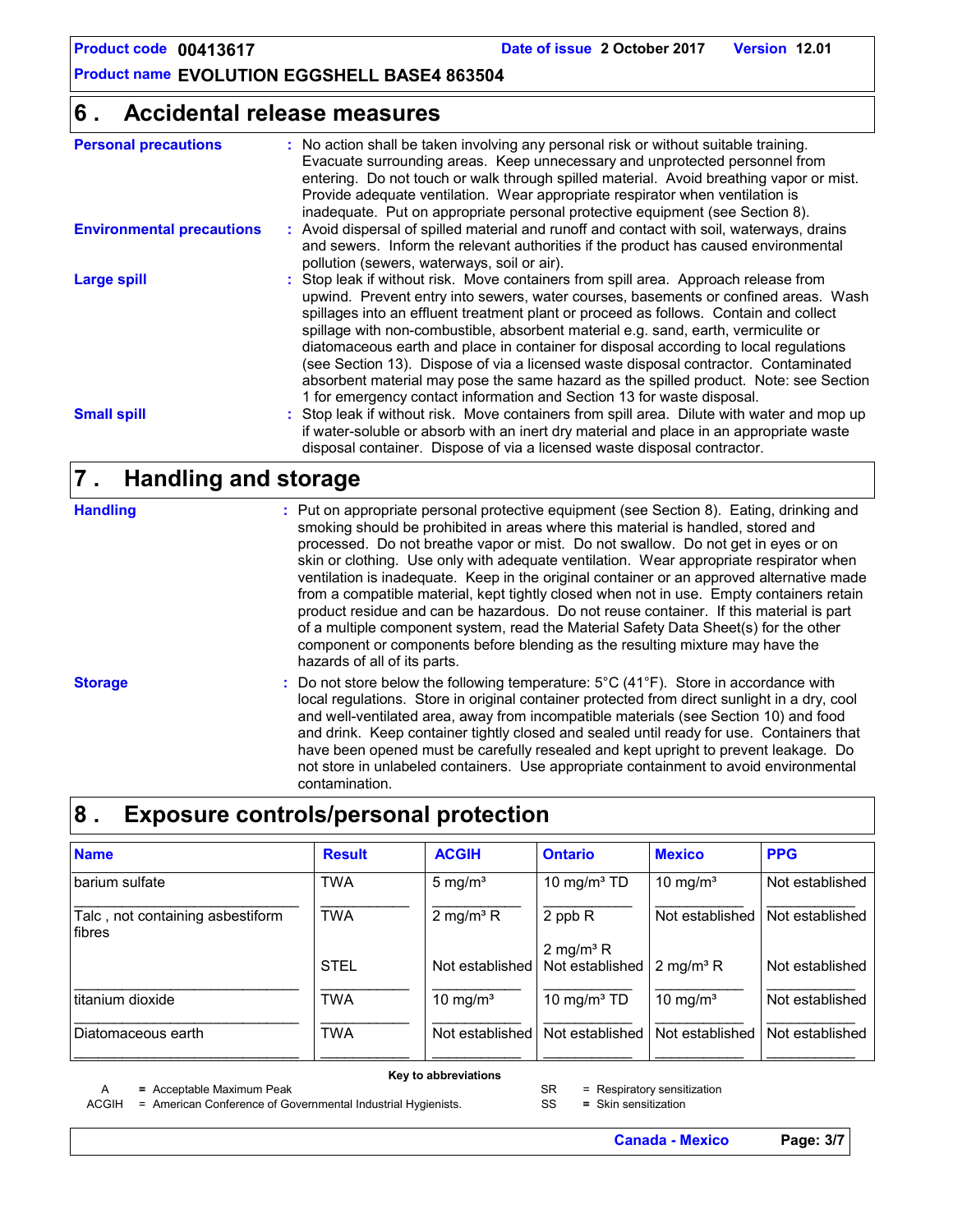### **8 . Exposure controls/personal protection**

C **=** Ceiling Limit

F **=** Fume

PEL = Internal Permissible Exposure Limit<br>R = Respirable = Respirable

- STEL **=** Short term Exposure limit values
- TD **=** Total dust
	- $=$  Threshold Limit Value
- TWA **=** Time Weighted Average

S = Potential skin absorption

#### **Consult local authorities for acceptable exposure limits.**

| <b>Recommended monitoring</b><br><b>procedures</b> | If this product contains ingredients with exposure limits, personal, workplace<br>atmosphere or biological monitoring may be required to determine the effectiveness of<br>the ventilation or other control measures and/or the necessity to use respiratory<br>protective equipment. Reference should be made to appropriate monitoring standards.<br>Reference to national guidance documents for methods for the determination of<br>hazardous substances will also be required.                                                                                                                                    |
|----------------------------------------------------|------------------------------------------------------------------------------------------------------------------------------------------------------------------------------------------------------------------------------------------------------------------------------------------------------------------------------------------------------------------------------------------------------------------------------------------------------------------------------------------------------------------------------------------------------------------------------------------------------------------------|
| <b>Engineering measures</b>                        | Use only with adequate ventilation. If user operations generate dust, fumes, gas, vapor<br>or mist, use process enclosures, local exhaust ventilation or other engineering controls<br>to keep worker exposure to airborne contaminants below any recommended or statutory<br>limits.                                                                                                                                                                                                                                                                                                                                  |
| <b>Hygiene measures</b>                            | Wash hands, forearms and face thoroughly after handling chemical products, before<br>eating, smoking and using the lavatory and at the end of the working period.<br>Appropriate techniques should be used to remove potentially contaminated clothing.<br>Wash contaminated clothing before reusing. Ensure that eyewash stations and safety<br>showers are close to the workstation location.                                                                                                                                                                                                                        |
| <b>Personal protection</b>                         |                                                                                                                                                                                                                                                                                                                                                                                                                                                                                                                                                                                                                        |
| <b>Eyes</b>                                        | : Safety glasses with side shields.                                                                                                                                                                                                                                                                                                                                                                                                                                                                                                                                                                                    |
| <b>Hands</b>                                       | : Chemical-resistant, impervious gloves complying with an approved standard should be<br>worn at all times when handling chemical products if a risk assessment indicates this is<br>necessary. Considering the parameters specified by the glove manufacturer, check<br>during use that the gloves are still retaining their protective properties. It should be<br>noted that the time to breakthrough for any glove material may be different for different<br>glove manufacturers. In the case of mixtures, consisting of several substances, the<br>protection time of the gloves cannot be accurately estimated. |
| <b>Gloves</b>                                      | : polyethylene                                                                                                                                                                                                                                                                                                                                                                                                                                                                                                                                                                                                         |
| <b>Respiratory</b>                                 | If workers are exposed to concentrations above the exposure limit, they must use<br>appropriate, certified respirators. Use a properly fitted, air-purifying or air-fed respirator<br>complying with an approved standard if a risk assessment indicates this is necessary.<br>Respirator selection must be based on known or anticipated exposure levels, the<br>hazards of the product and the safe working limits of the selected respirator.                                                                                                                                                                       |
| <b>Skin</b>                                        | Personal protective equipment for the body should be selected based on the task being<br>performed and the risks involved and should be approved by a specialist before<br>handling this product.                                                                                                                                                                                                                                                                                                                                                                                                                      |
| <b>Environmental exposure</b><br>controls          | Emissions from ventilation or work process equipment should be checked to ensure<br>they comply with the requirements of environmental protection legislation. In some<br>cases, fume scrubbers, filters or engineering modifications to the process equipment will<br>be necessary to reduce emissions to acceptable levels.                                                                                                                                                                                                                                                                                          |

#### **Physical and chemical properties 9 .**

| <b>Physical state</b>             |     | $:$ Liquid.                                                          |
|-----------------------------------|-----|----------------------------------------------------------------------|
| <b>Flash point</b>                |     | : Closed cup: Not applicable. [Product does not sustain combustion.] |
| <b>Color</b>                      |     | : Various                                                            |
| <b>Odor</b>                       |     | : Characteristic.                                                    |
| pH                                |     | : 9.3                                                                |
| <b>Boiling/condensation point</b> | -11 | 100°C (212°F)                                                        |
| <b>Melting/freezing point</b>     |     | : Not available.                                                     |
| <b>Specific gravity</b>           |     | : 1.26                                                               |
| Density (lbs / gal)               |     | : 10.52                                                              |
|                                   |     |                                                                      |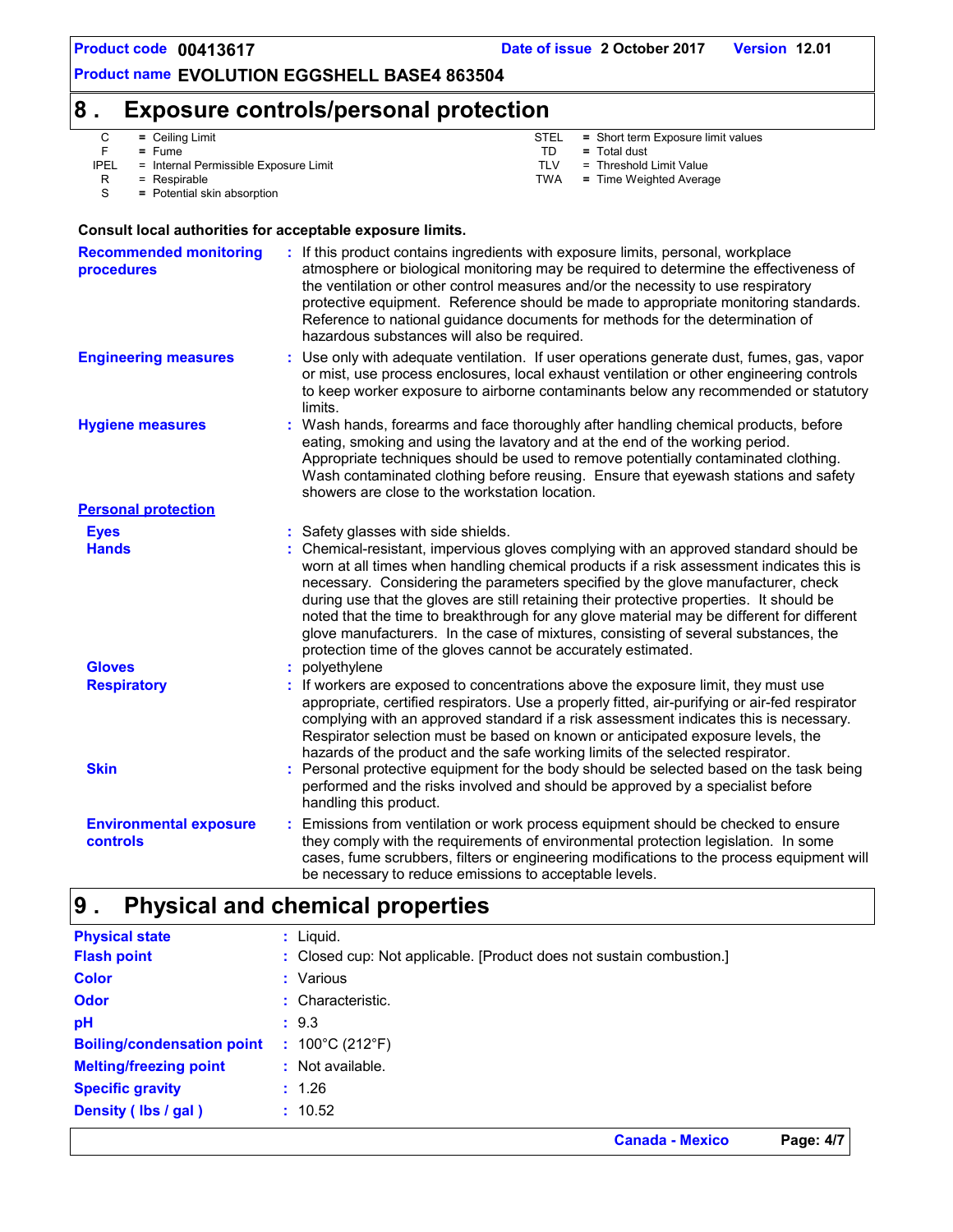### **9 . Physical and chemical properties**

| <b>Vapor pressure</b>                             | $\therefore$ 3.3 kPa (25 mm Hg) [room temperature]          |
|---------------------------------------------------|-------------------------------------------------------------|
| <b>Vapor density</b>                              | : Not available.                                            |
| <b>Volatility</b>                                 | $\frac{1}{2}$ 64% (v/v), 50.371% (w/w)                      |
| <b>Evaporation rate</b>                           | $\therefore$ 0.05 (butyl acetate = 1)                       |
| <b>Solubility</b>                                 | : Partially soluble in the following materials: cold water. |
| <b>Partition coefficient: n-</b><br>octanol/water | : Not available.                                            |
| % Solid. (w/w)                                    | $\frac{1}{49.629}$                                          |

### **Stability and reactivity 10 .**

| <b>Stability</b>                           | : This mixture contains materials which are unstable under the following conditions:<br>strong UV sources free radical initiators peroxides strong alkalis strong acids reactive<br>metals These could cause the product to polymerize exothermically. Unintentional<br>contact with them should be avoided. Stable under recommended storage and handling<br>conditions (see Section 7). |
|--------------------------------------------|-------------------------------------------------------------------------------------------------------------------------------------------------------------------------------------------------------------------------------------------------------------------------------------------------------------------------------------------------------------------------------------------|
| <b>Conditions to avoid</b>                 | : No specific data.                                                                                                                                                                                                                                                                                                                                                                       |
| <b>Materials to avoid</b>                  | : Reactive or incompatible with the following materials:, acids, oxidizing materials, strong<br>alkalis                                                                                                                                                                                                                                                                                   |
| <b>Hazardous decomposition</b><br>products | : Under normal conditions of storage and use, hazardous decomposition products should<br>not be produced.                                                                                                                                                                                                                                                                                 |
| <b>Hazardous polymerization</b>            | : Under normal conditions of storage and use, hazardous polymerization will not occur.                                                                                                                                                                                                                                                                                                    |

## **11 . Toxicological information**

#### **Acute toxicity**

| <b>Product/ingredient name</b>                       |                                                                                                                                     | <b>Result</b>                                                                  | <b>Species</b>                                                                   | <b>Dose</b>                                | <b>Exposure</b>          |
|------------------------------------------------------|-------------------------------------------------------------------------------------------------------------------------------------|--------------------------------------------------------------------------------|----------------------------------------------------------------------------------|--------------------------------------------|--------------------------|
| titanium dioxide                                     |                                                                                                                                     | LD50 Oral                                                                      | Rat                                                                              | $>11$ g/kg                                 | $\overline{\phantom{0}}$ |
| <b>Conclusion/Summary</b><br><b>Chronic toxicity</b> | : Not available.                                                                                                                    |                                                                                |                                                                                  |                                            |                          |
| <b>Conclusion/Summary</b>                            | : Not available.                                                                                                                    |                                                                                |                                                                                  |                                            |                          |
| <b>Target organs</b>                                 | : Contains material which may cause damage to the following organs: lungs,<br>cardiovascular system, upper respiratory tract, eyes. |                                                                                |                                                                                  |                                            |                          |
| <b>Carcinogenicity</b>                               |                                                                                                                                     |                                                                                |                                                                                  |                                            |                          |
| <b>Carcinogenicity</b>                               |                                                                                                                                     | depends on duration and level of exposure.                                     | : Contains material which may cause cancer, based on animal data. Risk of cancer |                                            |                          |
| <b>Classification</b>                                |                                                                                                                                     |                                                                                |                                                                                  |                                            |                          |
| <b>Product/ingredient name</b>                       |                                                                                                                                     | <b>ACGIH</b>                                                                   | <b>IARC</b>                                                                      | <b>NTP</b>                                 |                          |
| titanium dioxide<br>Diatomaceous earth               |                                                                                                                                     | A4                                                                             | 2B<br>3                                                                          | $\overline{a}$<br>$\overline{\phantom{a}}$ |                          |
| <b>Carcinogen Classification code:</b>               | IARC: 1, 2A, 2B, 3, 4<br>a human carcinogen                                                                                         | <b>ACGIH: A1, A2, A3, A4, A5</b><br>Not listed or regulated as a carcinogen: - | NTP: Known to be a human carcinogen; Reasonably anticipated to be                |                                            |                          |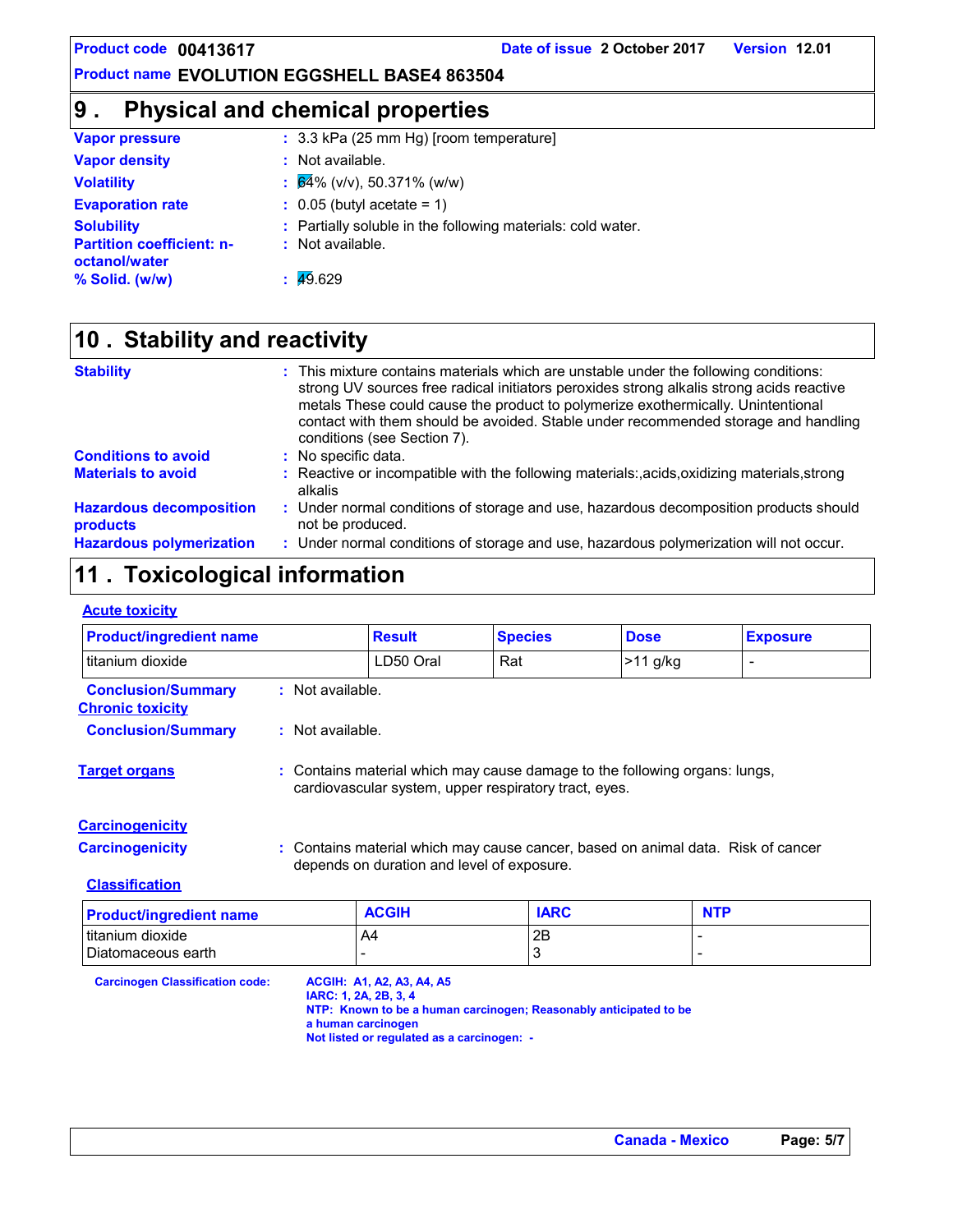**Product code 00413617 Date of issue 2 October 2017 Version 12.01**

#### **Product name EVOLUTION EGGSHELL BASE4 863504**

### **Ecological information 12 .**

**Environmental effects :** No known significant effects or critical hazards.

| <b>Aquatic ecotoxicity</b> |                                  |                           |                 |  |
|----------------------------|----------------------------------|---------------------------|-----------------|--|
| <b>Product/ingredient</b>  | <b>Result</b>                    | <b>Species</b>            | <b>Exposure</b> |  |
| name                       |                                  |                           |                 |  |
| I titanium dioxide         | Acute LC50 >100 mg/l Fresh water | l Daphnia - Daphnia magna | 48 hours        |  |

### **Disposal considerations 13 .**

The generation of waste should be avoided or minimized wherever possible. Disposal **:** of this product, solutions and any by-products should at all times comply with the requirements of environmental protection and waste disposal legislation and any regional local authority requirements. Dispose of surplus and non-recyclable products via a licensed waste disposal contractor. Waste should not be disposed of untreated to the sewer unless fully compliant with the requirements of all authorities with jurisdiction. Waste packaging should be recycled. Incineration or landfill should only be considered when recycling is not feasible. This material and its container must be disposed of in a safe way. Care should be taken when handling emptied containers that have not been cleaned or rinsed out. Empty containers or liners may retain some product residues. Avoid dispersal of spilled material and runoff and contact with soil, waterways, drains and sewers. **Waste disposal**

**Disposal should be in accordance with applicable regional, national and local laws and regulations. Refer to Section 7: HANDLING AND STORAGE and Section 8: EXPOSURE CONTROLS/PERSONAL PROTECTION for additional handling information and protection of employees. Section 6. Accidental release measures**

| 14. Transport information                    |                 |                 |                 |
|----------------------------------------------|-----------------|-----------------|-----------------|
|                                              | <b>TDG</b>      | <b>Mexico</b>   | <b>IMDG</b>     |
| <b>UN number</b>                             | Not regulated.  | Not regulated.  | Not regulated.  |
| <b>UN proper shipping</b><br>name            |                 | ۰               |                 |
| <b>Transport hazard</b><br>class(es)         |                 |                 |                 |
| <b>Packing group</b>                         |                 |                 |                 |
| <b>Environmental</b><br>hazards              | No.             | No.             | No.             |
| <b>Marine pollutant</b><br><b>substances</b> | Not applicable. | Not applicable. | Not applicable. |

#### **Additional information**

| <b>TDG</b>    | : None identified. |  |
|---------------|--------------------|--|
| <b>Mexico</b> | : None identified. |  |
| <b>IMDG</b>   | : None identified. |  |

**Special precautions for user Transport within user's premises:** always transport in closed containers that are **:** upright and secure. Ensure that persons transporting the product know what to do in the event of an accident or spillage.